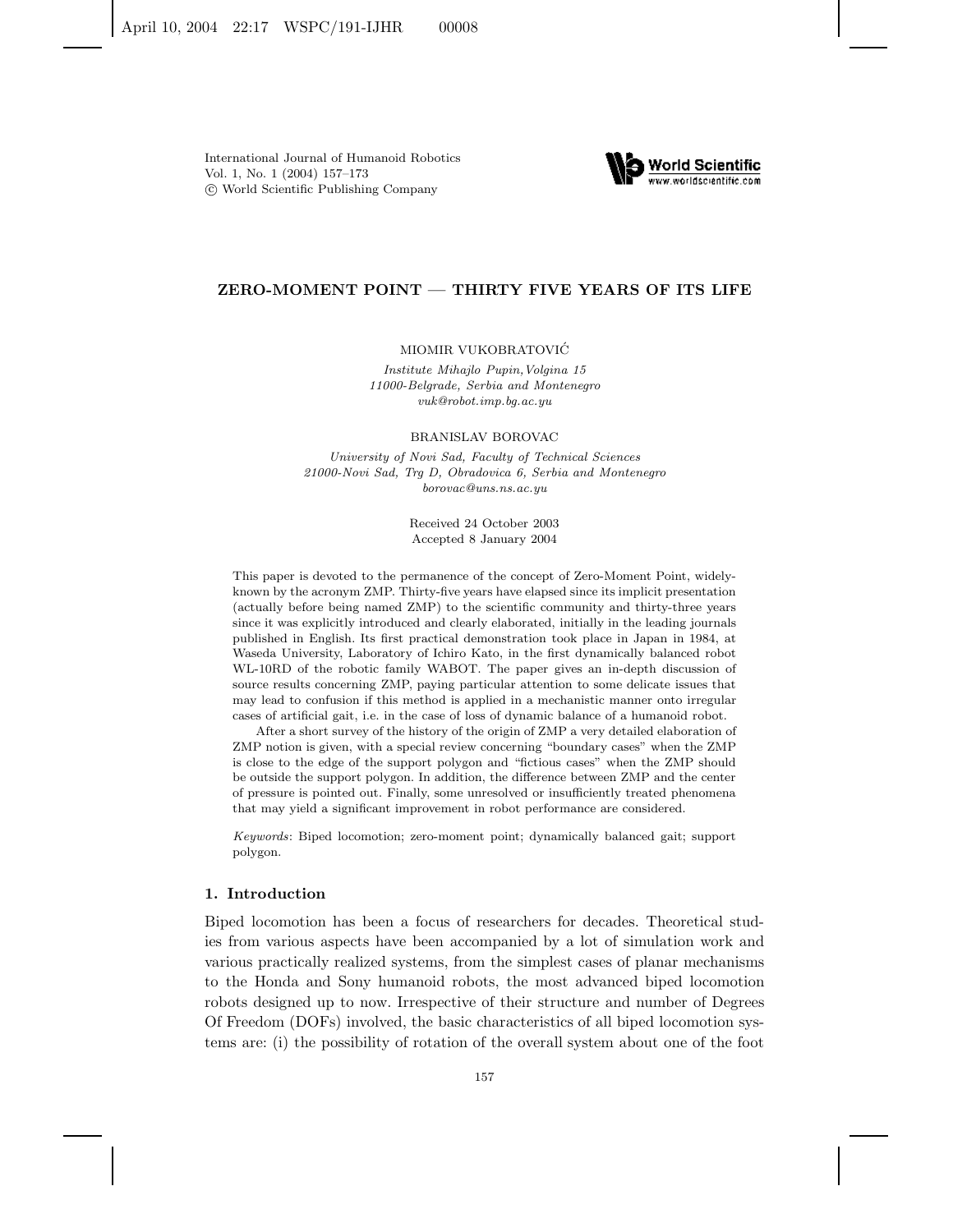edges caused by strong disturbances, which is equivalent to the appearance of an unpowered (passive) DOF, (ii) gait repeatability (symmetry), which is related to regular gait only, and (iii) regular interchangeability of single- and double-support phases. During walking, two different situations arise in sequence: the statically stable double-support phase in which the mechanism is supported on both feet simultaneously, and statically unstable single-support phase, when only one foot of the mechanism is in contact with the ground while the other is being transferred from the back to front positions. Thus, the locomotion mechanism changes its structure during a single walking cycle from an open to a closed kinematic chain. All these circumstances have to be taken into account in artificial gait synthesis.

All of the biped mechanism joints are powered and directly controllable except for the contact between the foot and the ground (which can be considered as an additional passive DOF), where the interaction of the mechanism and environment only takes place. This contact is essential for the walk realization because the mechanism's position with respect to the environment depends on the relative position of the foot/feet with respect to the ground.

The foot cannot be controlled directly but in an indirect way, by ensuring the appropriate dynamics of the mechanism above the foot. Thus, the overall indicator of the mechanism behavior is the point where the influence of all forces acting on the mechanism can be replaced by one single force. This point was termed the *Zero-Moment Point* (*ZMP*).<sup>1−6</sup> Recognition of the significance and role of ZMP<sup>a</sup> in the biped artificial walk was a turning point in gait planning and control. The seminal method for gait synthesis (semi-inverse method) was proposed by Vukobratović and Juričić.<sup>2,3</sup> It should be noted that despite of the limitation that the motion can be synthesized only for as many joints as the zero-moment conditions can be preset,<sup>b</sup> this method has remained for a long time the only procedure for biped gait synthesis. The ZMP is also indispensable in biped control, for establishing the practically unavoidable feedback<sup>7</sup> with respect to dynamic ground reaction forces.

In this paper we review some basic issues related to biped locomotion with particular attention paid to the ZMP because of its crucial importance for gait analysis, synthesis and control. Despite the fact that the notion of ZMP has never been introduced in the form of a formal definition, in the course of almost three and a half

<sup>&</sup>lt;sup>a</sup>It should be noted that in first two papers<sup>1,2</sup> neither the term ZMP (the mechanism had a pinpoint foot and no support area was employed) nor semi-inverse method were explicitely mentioned. However, the compensational dynamics was obtained on the basis of the semi-inverse method and the ZMP concept, although the possible positions of ZMP in this case were reduced to the tip of the pin-point foot. A couple of years later, when a spatial link was used instead of the pin-point foot, the notion of ZMP was formally introduced.

<sup>b</sup>Actually, we can set up zero-moment conditions for any passive (unpowered) DOF of the mechanism. For example, apart from the foot-ground contact we can set up zero-moment conditions for the shoulder joint for freely swinging arms (passive DOFs), while the motion at all other joints has to be prescribed.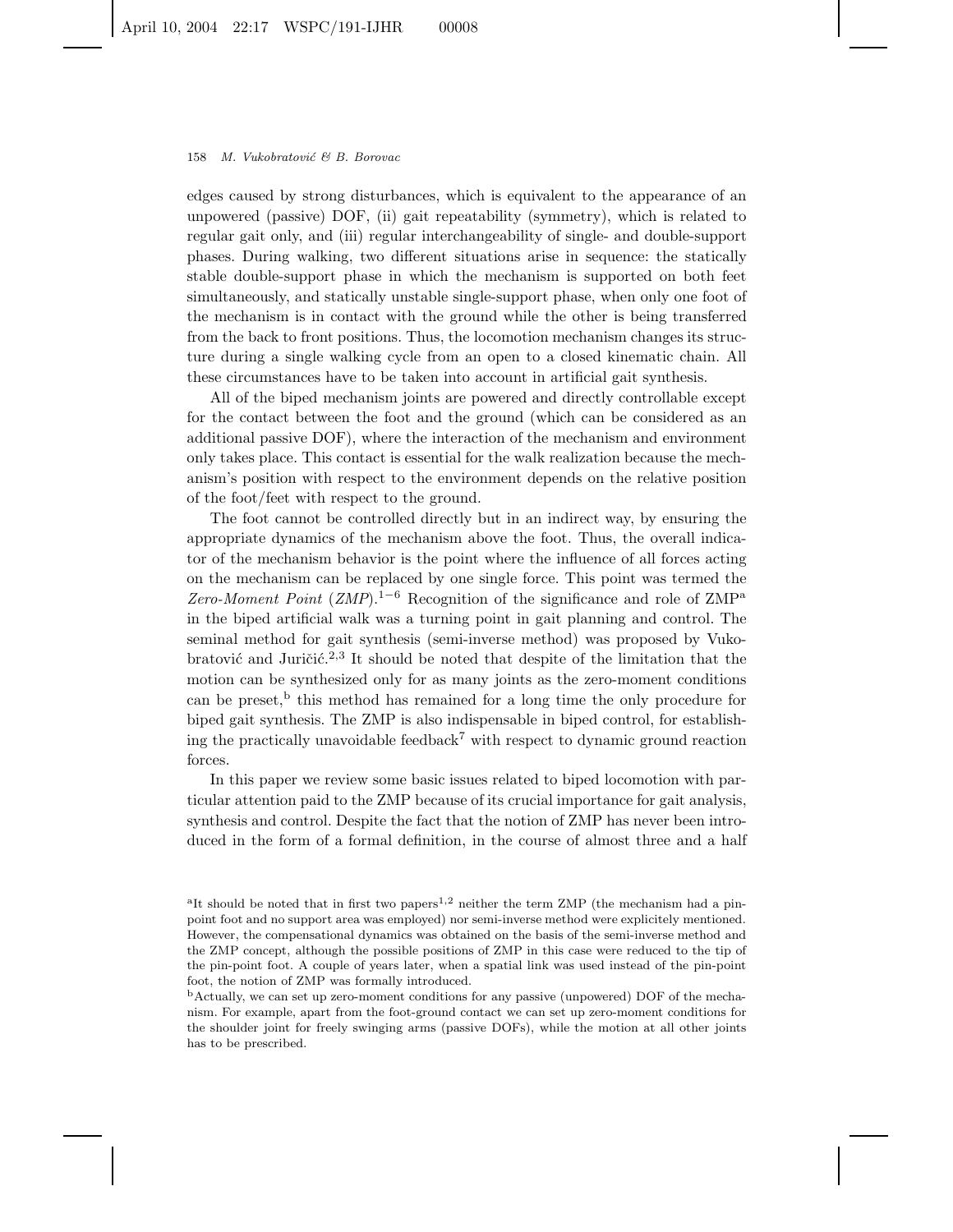decades this concept has been involved in very diverse applications related to numerous anthropomorphic locomotion mechanisms of different degrees of complexity.

The aim of this work is primarily to remind the reader of the seminal results related to ZMP, whose first practical application was in the realization of the dynamically balanced biped gait in 1984 (performed by the WL-10RD robot, developed in Ichiro Kato's laboratory at Waseda University), and which was reported 16 years after the appearance of the ZMP concept.<sup>8</sup> Besides this, after inspecting numerous papers, published especially in the proceedings of international conferences devoted to humanoid robots, we have found some insufficiently precise, and sometimes incomplete, definitions of ZMP that might potentially lead to an inappropriate understanding of this concept, especially by younger researchers, though this concept has gained unequivocal confirmation through a great number of sophisticated realizations of humanoid robots. Hence, this paper aims at refreshing the ZMP notion, re-stressing its basic meaning, and mentioning some new, but very essential, phenomena that have still remained from the focus of the studies on gait dynamics and control. Finally, we touch upon some other forms of locomotion-manipulation activities considered as extremely complex contact tasks.

# **2. The ZMP Notion**

Apart from the realization of the relative motion of the mechanism's links, the most important task of a locomotion mechanism during the gait is to preserve its dynamic balance (some "new" authors use the term "stability"!), which is achieved by ensuring the foot's whole area, and not only the edge, is in contact with the ground. The foot relies freely on the support and the only contact with the environment is realized via the friction force and vertical force of the ground reaction.

Let us consider the locomotion mechanism in the single-support phase  $[Fig. 1(a)],$ with the whole foot being on the ground. To facilitate the analysis we can neglect the part of the mechanism above the ankle of the support foot (point A) and replace its influence by the force  $\mathbf{F}_A$  and moment  $\mathbf{M}_A$  [Fig. 1(b)], whereby the weight of the foot itself acts at its gravity center (point G). The foot also experiences the ground reaction at point P, whose action keeps the whole mechanism in equilibrium.

In general, the total ground reaction consists of three components of the force **R**  $(R_x, R_y, R_z)$  and moment **M**  $(M_x, M_y$  and  $M_z)$ . Since the friction force acts at the point of contact of the foot with the ground, and the foot on the ground is at rest, those components of the force **R** and moment **M** that act in the horizontal plane will be balanced by friction. Therefore, the horizontal reaction force  $(R_x, R_y)$  represents the friction force that is balancing the horizontal component of the force  $\mathbf{F}_{A}$ , whereas the vertical reaction moment  $M_{z}$  represents the moment of friction reaction forces  $[Fig. 1(c)]$  that balances the vertical component of the moment  $M_A$  and the moment induced by the force  $F_A$ . Thus, if we assume the foot-floor contact is without sliding, the static friction will compensate for the horizontal force components  $(R_x, R_y)$  and vertical reaction torque  $(M_z)$ . The vertical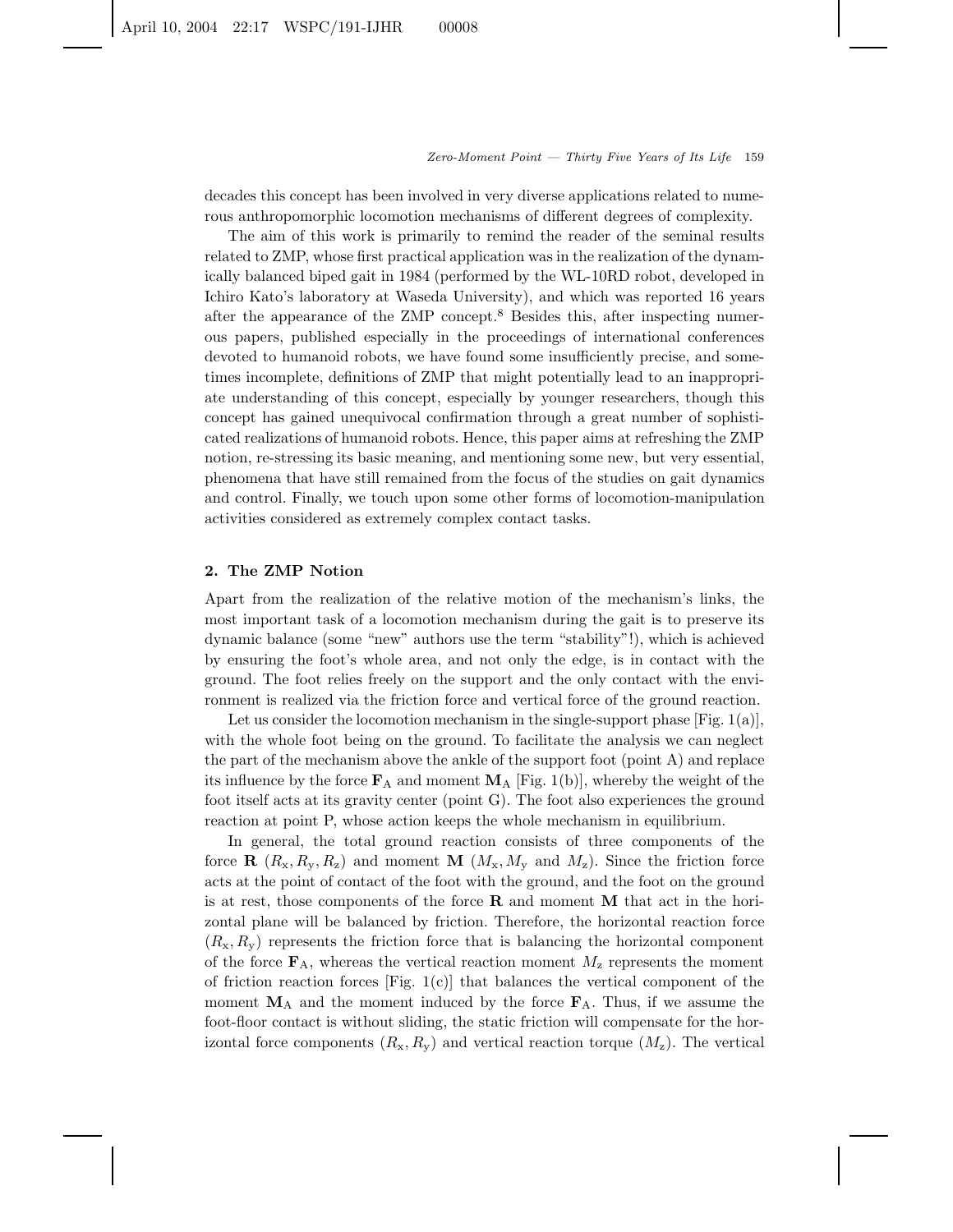

Fig. 1. Biped mechanism and forces acting on its sole.

reaction force  $R<sub>z</sub>$  represents the ground reaction that balances vertical forces. It remains to consider the balancing of the horizontal component of the foot load moment. However, due to a unidirectional nature of the connection between the foot and the ground (it is obvious that the ground reaction force induced by foot action is always oriented upwards) horizontal components of all active moments can be compensated for only by changing position of the reaction force **R** within the support polygon. Therefore, the horizontal component of the moment **M**<sup>A</sup> will shift the reaction force to the corresponding position, to balance the additional load. This is illustrated in Fig.  $1(d)$ , where, for the sake of simplicity, we present a simple planar case in the y–z plane. The moment  $M_{Ax}$  is balanced by shifting the acting point of the force  $R_{z}$ , whose intensity is determined from the equation of balance of all the forces acting on the foot, by the corresponding distance  $y$ . It is necessary to emphasize that all the time the reaction force is within the area covered by the foot, the increase in the ankle moment will be compensated for by changing the position of this force, and no horizontal components of the moments  $M_x$  and  $M_y$ will exist. This is the reason why in Fig. 1(b) at point P only the  $M_z$  component exists.

However, if the real support polygon is not large enough to encompass the appropriate position of the force **R** to balance the action of external moments, the force **R** will act at the foot edge and the uncompensated part of the horizontal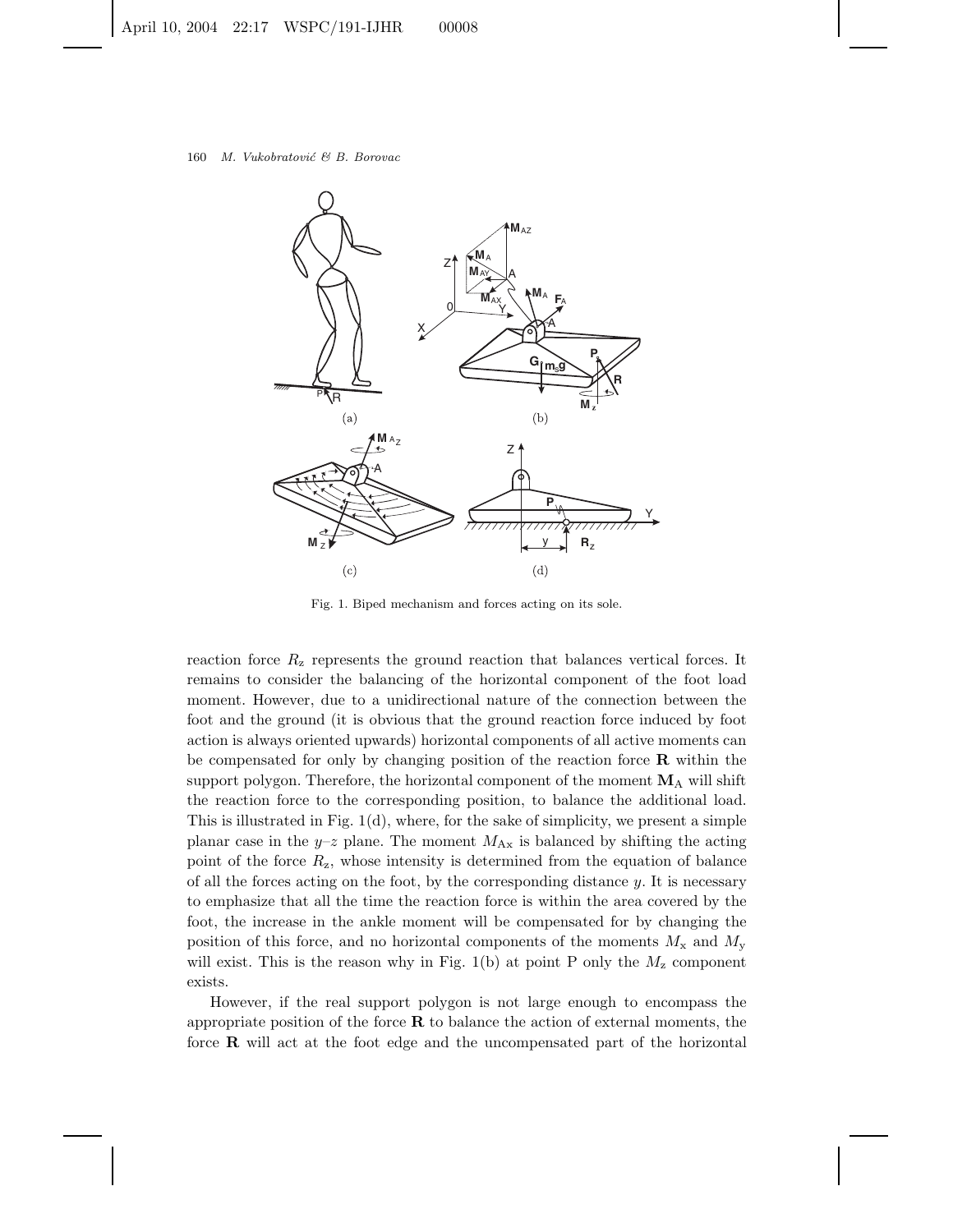component of the reaction moment will cause the mechanism's rotation about the foot edge, which can result in the mechanism's overturning. Therefore, we can say that the necessary and sufficient condition for the locomotion mechanism to be in dynamic equilibrium is that for the point P on the sole where the ground reaction force is acting,

$$
M_{x} = 0,
$$
  
\n
$$
M_{y} = 0.
$$
\n(1)

Since both components relevant to the realization of dynamic balance are equal to zero, a natural choice to name this point was Zero-Moment Point. Or, in other words, all the time the reaction of the ground due to the foot resting on it can be reduced to the force **R** and vertical component of the moment  $M_z$ ; the point P at which the reaction force is acting represents ZMP.

Now, a logical question can be posed: given the mechanism dynamics, what should the ZMP position be that would ensure dynamic equilibrium? It should be noted that in view of the fact that the entire mechanism is supported on the foot, a prerequisite for the mechanism's dynamic equilibrium is that the foot rests fully on the floor. Thus, to answer the previous question let us state the static equilibrium equations for the supporting foot  $[Fig. 1(b)]$ :

$$
\mathbf{R} + \mathbf{F}_{\mathbf{A}} + \mathbf{m}_{\mathbf{s}} \mathbf{g} = 0, \tag{2}
$$

$$
\overrightarrow{\mathbf{OP}} \times \mathbf{R} + \overrightarrow{\mathbf{OG}} \times \mathbf{m}_s \mathbf{g} + \mathbf{M}_A + M_z + \overrightarrow{\mathbf{OA}} \times \mathbf{F}_A = 0,
$$
 (3)

where  $\overrightarrow{OP}, \overrightarrow{OG}$  and  $\overrightarrow{OA}$  are radius vectors from the origin of the coordinate system  $O_{xyz}$  to the ground reaction force acting point  $(P)$ , foot mass center  $(G)$ , and ankle joint (A), respectively, while the foot mass is  $m<sub>s</sub>$ . If we place the origin of the coordinate system at the point  $P$  and project Eq. (3) onto the  $z$ -axis, then the vertical component of the ground reaction moment<sup>c</sup> (actually, it is the ground friction moment) will be

$$
M_{\rm z}=M_{\rm fr}=-(M_{\rm A}^{\rm z}+(\overrightarrow{\mathbf{OA}}\times\mathbf{F}_{\rm A})^{\rm z}).
$$

In a general case, this moment is different from zero and can be reduced to zero only by the appropriate dynamics of the overall mechanism. However, the projection of

<sup>c</sup>Although no rotational slippage of the foot over the ground surface will occur in a normal walk, to cover this (very hypothetical) possibility it can be requested that during the mechanism motion even the third moment component is equal to zero  $(M_z = 0)$ . To achieve this,<sup>9</sup> the mechanism should perform some additional movements, for example, by the trunk about the vertical axis to ensure that  $M_A^V = 0$ , where the superscript V stands for the vertical component of the moment at the ankle jont. However, for a regular motion and a normal friction coefficient between foot and ground the requirement  $M<sub>z</sub> = 0$  is not necessary because this moment is intrinsically compensated by the friction force.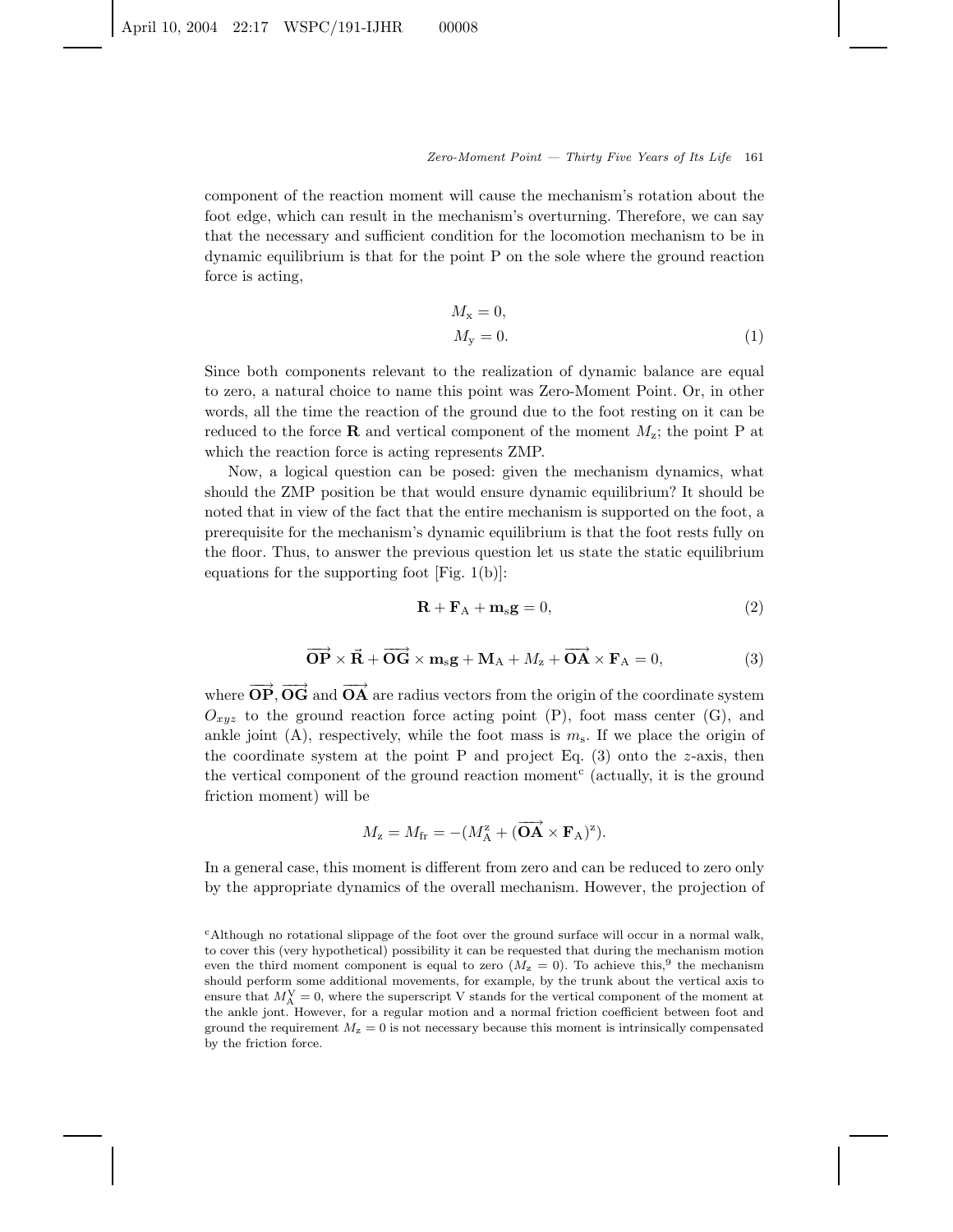Eq. (3) onto the horizontal plane gives

$$
(\overrightarrow{\mathbf{OP}} \times \overrightarrow{\mathbf{R}})^{H} + \overrightarrow{\mathbf{OG}} \times \mathbf{m}_{s}\mathbf{g} + \mathbf{M}_{A}^{H} + (\overrightarrow{\mathbf{OA}} \times \mathbf{F}_{A})^{H} = 0.
$$
 (4)

This equation is a basis for computing the position of the ground reaction force acting point  $(P)$ . Equation  $(4)$ , representing the equation of the foot equilibrium, answers the above question concerning the ZMP position that will ensure dynamic equilibrium for the overall mechanism dynamics, but it does not answer the inverse question: whether for the given motion the mechanism is in dynamic equilibrium?

To answer this question we have to consider the relationship between the computed position of P and the support polygon. If the position of point P, computed from Eq. (4), is within the support polygon, the system is in dynamic equilibrium. However, in reality, the point P cannot exist outside the support polygon, as in that case the reaction force **R** cannot act on the system at all. From this follows a straightforward but very important conclusion: in reality, in order to ensure dynamic equilibrium, a point P that satisfies Eq. (4) must be within the support polygon.

If we suppose for a moment that the point  $P$  is outside the support polygon, let us consider what would then be the meaning of this point. In view of the fact that this position of P was obtained from the condition  $M_x = M_y = 0$ , we can consider it as a fictitious  $ZMP$  (FZMP).<sup>d</sup> Therefore, in reality,  $ZMP$  can exist only within the support polygon, and this point we can term regular ZMP, or ZMP for short, and all the calculated positions of the point P outside the support polygon represent fictitious locations.

Let us explain this in more detail. It is clear from Eqs. (2) and (3) that the ZMP position depends on the mechanism dynamics (i.e. on  $\mathbf{F}_A$  and  $\mathbf{M}_A$ ). In the situation when the mechanism dynamics changes so that the ZMP approaches the support polygon edge (in either single-support or double-support phases) let us focus our attention on the moment when the ZMP is just reaching the support polygon edge. The corresponding point will remain the ZMP only if no additional moments are acting at this point.<sup>e</sup> However, if an additional moment appeared, the locomotion mechanism would start to rotate about the foot edge<sup>f</sup> and the mechanism would collapse. In such a situation, the acting point of ground reaction force would be on

 $<sup>f</sup>$ In reality, the foot is not ideally rigid but deformable, and in the case of its initial rotation inclina-</sup> tion, the edge will transform into a new surface, e.g. into a narrow strip. With increasing inclination angle, the size and position of the contact surface will change, and consequently, a new contact area (strip) will be established. If the ZMP is within the new contact area (strip), the mechanism's dynamic equilibrium might be preserved even if the contact area is outside the previous support polygon. In other words, the condition  $M_x = M_y = 0$  will be fulfilled until the ZMP is within the instantenous contact area, irrespective of whether it is within or outside the previous support polygon that existed before the inclination. In this way, i.e. by foot inclination, it is possible to compensate for a wider span of disturbance. Hence, the elucidation, modeling and realization of

<sup>&</sup>lt;sup>d</sup>The term Foot-Rotation Indicator (FRI) Point has been suggested.<sup>10</sup>

<sup>e</sup>Obviously, in a regular gait, it is wholly undesirable to have the ZMP on the support polygon edge (or close to it), as an additional moment that would cause the mechanism to overturn easily. In that case an urgent action of the biped control system would be required to bring the ZMP back to the "safety zone." This can be achieved by appropriate intervention movements.11*,*<sup>12</sup>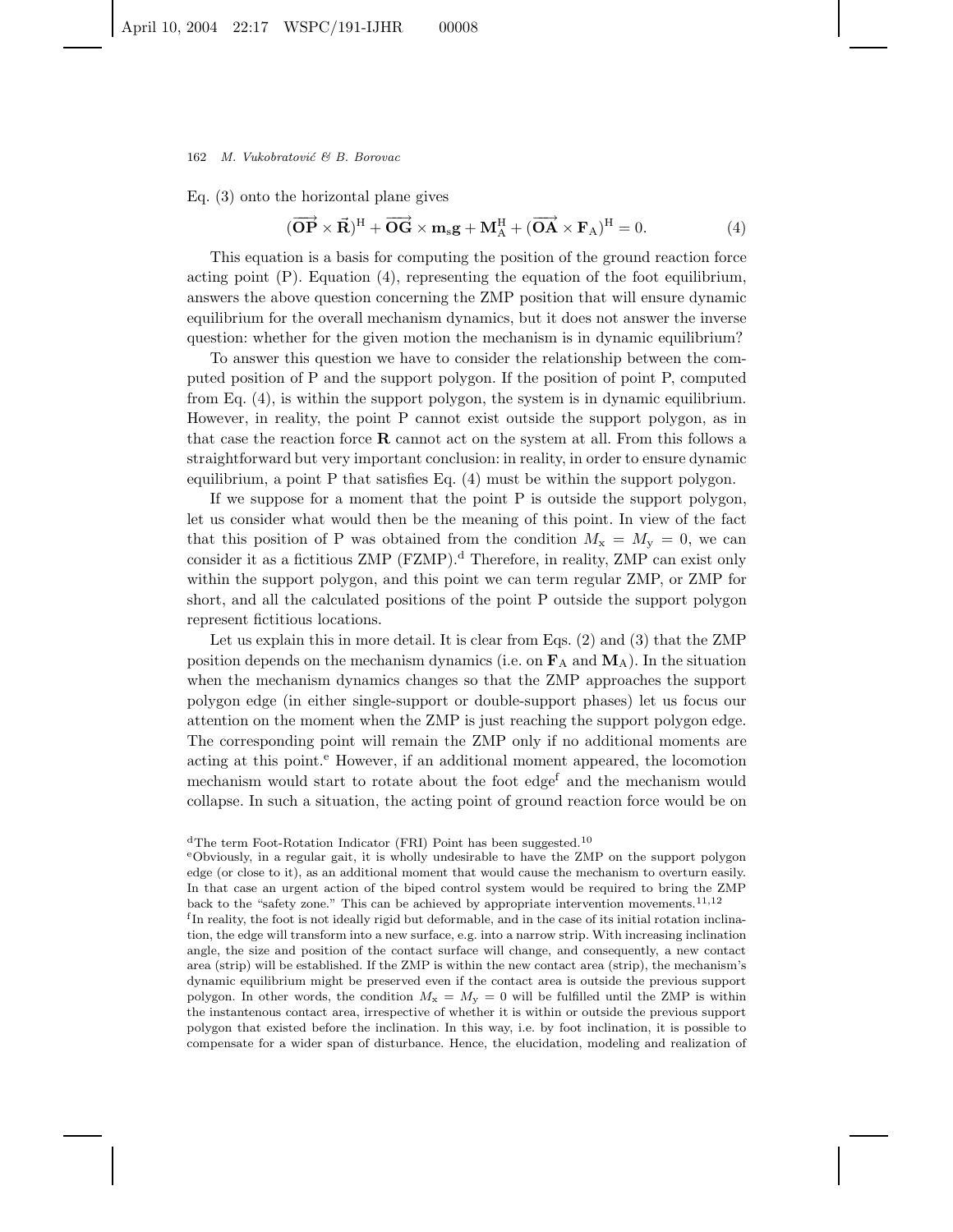

Fig. 2. Examples of the disposition of force sensors on the mechanism's sole.

the foot edge (the reaction force must oppose the action force at the same point!), but this point would not be ZMP<sup>g</sup> any more, since both conditions  $M_x = 0$  and  $M_{\rm v} = 0$  would not be fulfilled simultaneously.

To further clarify the meaning of the ZMP outside the support polygon (FZMP) let us be reminded that there are two different cases in which the ZMP plays a key role:

- (i) in determining the proper dynamics of the mechanism above the foot to ensure a desired ZMP position,
- (ii) in determining the ZMP position for the given mechanism motion.

Case (i) belongs to the task of gait synthesis<sup>2,3,7</sup> and will not be further elaborated here, whereas Case (ii) refers to the gait control, where the ZMP position is a key indicator of the mechanism dynamic equilibrium.

Thus, a crucial question is how to determine the ZMP position. In the case of a real walking mechanism, information about ZMP position can be obtained by measuring forces acting at the contact of the ground and the mechanism,<sup>7</sup> with the aid of force sensors on the mechanism's sole. It should be noticed that measurement could be performed only if all force sensors (see Fig. 2) are in contact with the ground. If some of the sensors deployed from the ground surface, the mechanism as a whole would rotate about the foot edge and overturn. To overcome such a situation it is necessary to change the control strategy.

However, if the biped gait is investigated using a dynamic model, the ZMP position must be computed. For a given mechanism motion, the force and moment at the ankle joint  $(\mathbf{F}_A \text{ and } \mathbf{M}_A)$  can be obtained from the model of the mechanism dynamics,<sup>7</sup> and all elements in Eq. (4) except for  $OP$  will be known.

The procedure for determining ZMP position consists of two steps.

**Step 1.** Compute  $\overrightarrow{OP}$  from Eq. (4) (see Fig. 1). Let us call the obtained position of the point P *computed ZMP position*. Note again that at this moment we actually

the foot as a flexible structure, having a soft contact surface, is an important and complex task that remains to be properly resolved.

<sup>&</sup>lt;sup>g</sup>The only situation when a dynamically balanced gait is performed while the ground reaction force is intentionally kept within a very narrow area (the tiptoe) occurs in a balletic motion, but this does not belong to a regular biped gait.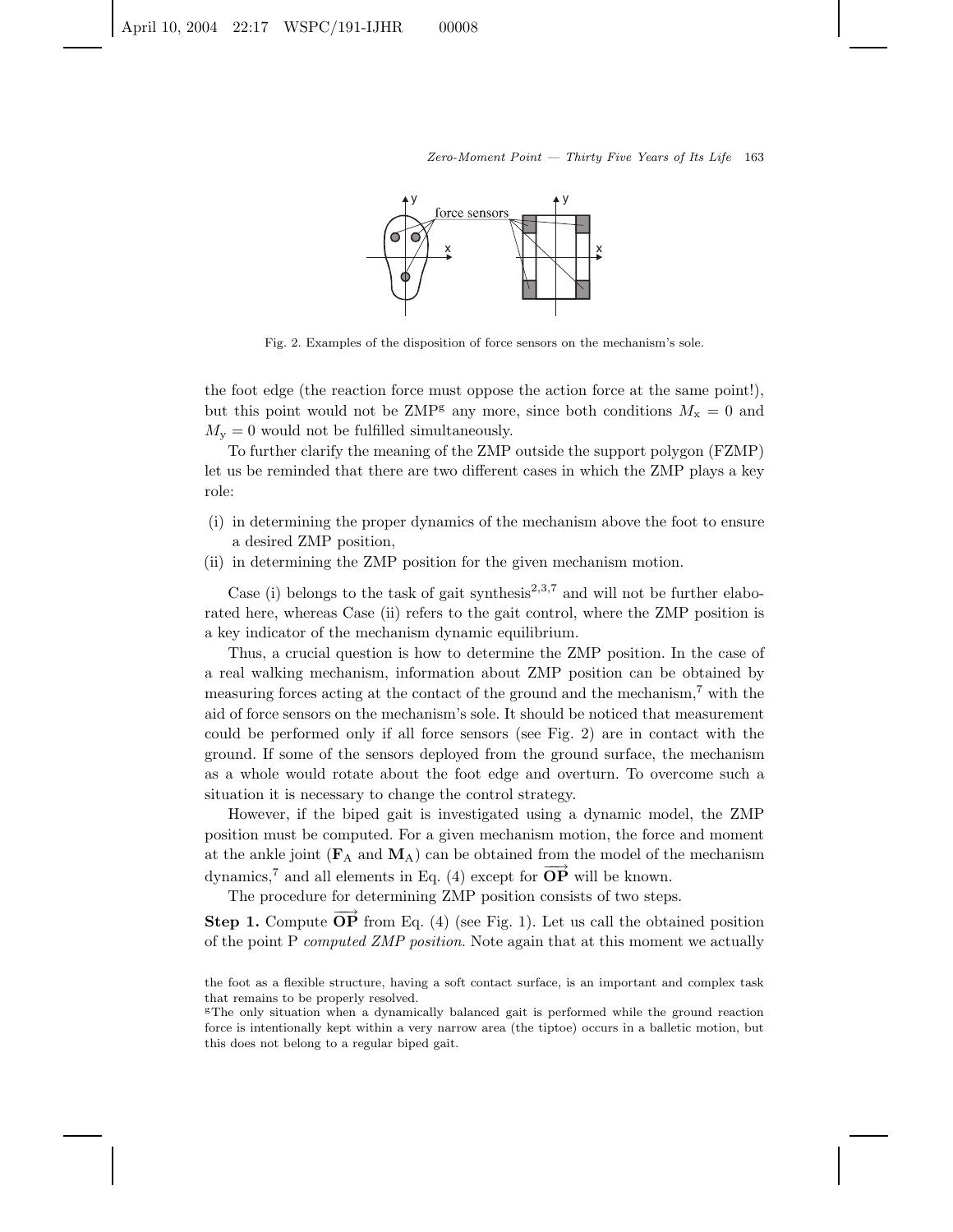

Fig. 3. Illustration of the determination of ZMP position: (a) Step 1, and (b) Step 2.

do not know whether this position of point  $P$  [see Fig. 3(a)] will be within the real support polygon or outside it.

**Step 2.** The computed ZMP position is just a candidate to be a regular ZMP and its position should be compared with the real support polygon size. If the computed ZMP is outside the support polygon, this means that the ground reaction force acting point (P) is actually on the edge of the support polygon and the mechanism rotation about the support polygon edge will be initiated by the unbalanced moment, whose intensity depends on the distance from the support polygon edge to the computed position of ZMP, i.e. to the FZMP position.

The above procedure is illustrated in Fig. 3. In Step 1, we obtain an answer to the question concerning the ZMP location for the given dynamics not taking into account the real foot size [see Fig. 3(a)], whereas in Step 2, we obtain the answer whether, regarding the foot size (more precisely, the support polygon size), the mechanism is really balanced or not, and where the regular ZMP (provided it exists) is located. If the computed acting point of the ground reaction force is within the real support polygon, this point is ZMP and the mechanism is in equilibrium. If this is not the case, the ground reaction force acting point will be on the support polygon border (the ground reaction force cannot exit the support polygon!) and the distance from it to the computed ZMP position is proportional to the intensity of the perturbation moment that acts on the foot [Fig. 3(b)].

The ZMP concept has been properly comprehended by researchers, widely used, and very frequently cited. It can be noted that, although being essentially correct, all the ZMP definitions differ significantly in the extent of their detail.

To illustrate this we give just two interpretations. The first interpretation is basically the same in two papers:<sup>13</sup>*,*<sup>14</sup>

**ZMP interpretation 1.** *ZMP is defined as that point on the ground at which the net moment of the inertial forces and the gravity forces has no component along the horizontal axes*.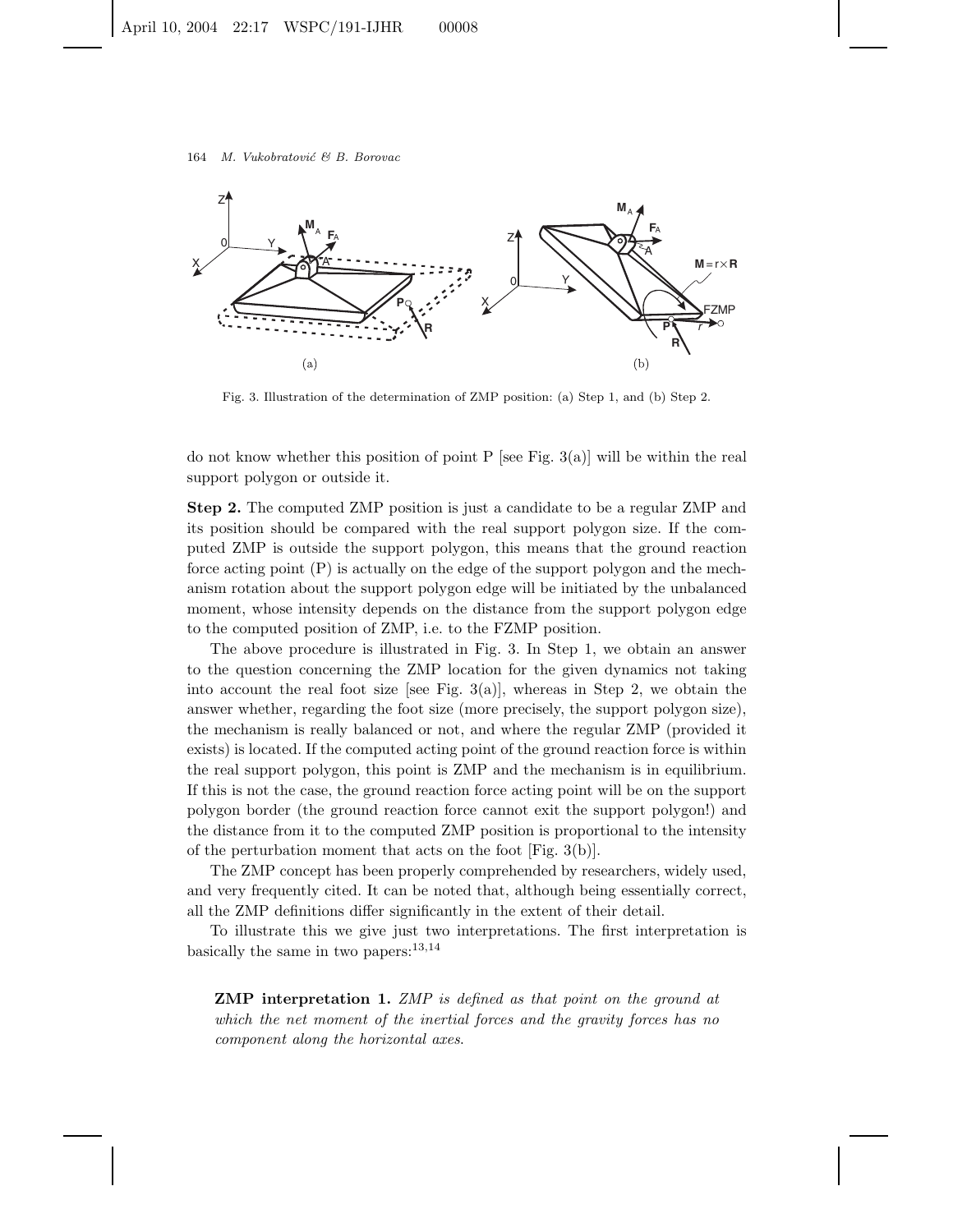The other interpretation<sup>15</sup> is:

**ZMP** interpretation 2. *p is the point that*  $T_x = 0$  *and*  $T_y = 0$ ,  $T_x, T_y$ *represent the moments around x- and y-axis generated by reaction force* F<sup>r</sup> *and reaction torque* Tr*, respectively. The point p is defined as the Zero Moment Point (ZMP). When ZMP exists within the domain of the support surface, the contact between the ground and the support leg is stable:*

$$
p_{ZMP} = (x_{ZMP}, y_{ZMP}, 0) \in S,
$$

*where* p*ZMP denotes a position of ZMP. S denotes a domain of the support surface. This condition indicates that no rotation around the edges of the foot occurs*.

Primarily because of those younger researchers that are just beginning their work in this field and who often have had no insight into the original works in which the ZMP notion was introduced, let us notice that ZMP has often been insufficiently precisely related to the ground surface (a surface of practically unlimited size), even without mentioning the support polygon. Also, it has often been missed to stress that a ZMP outside the support polygon practically has no sense, as in ZMP *de facto* does not exist, and in reality the mechanism in such situations falls by rotating about the edge of the support polygon.

Here we have to point out another important issue, and this is the difference between the center of pressure (CoP) and ZMP, as it is very important to make a clear distinction between the two notions, which must not generally be regarded as identical. The pressure between the foot and the ground<sup>4,6,7</sup> can always be replaced by a force acting at the center of pressure — CoP. If this force balances all active forces acting on the mechanism during the motion (inertia, gravitation, Coriolis and centrifugal forces and moments) its acting point is ZMP. Thus, in the case of a dynamically balanced gait, CoP and ZMP coincide. When the gait is not dynamically balanced, ZMP does not exist and the mechanism colapses about the foot edge.

To make the ZMP notion and its relationship with CoP perfectly clear we will summarize our previous discussion in three characteristic cases for a non-rigid foot in contact with the ground, as sketched out in Fig. 4.

In a balanced gait, the ZMP coincides with CoP  $[Fig. 4(a)]$ . In the case of a disturbance that brings the acting point of the ground reaction force to the foot edge, the perturbation moment will cause rotation of the biped system about the foot edge (as we already mentioned, the foot edge is in fact a very narrow strip as the shoe sole is not totally rigid) and its overturning. In that case we can speak only of the fictitious ZMP, whose distance from the foot edge represents the intensity of the perturbation moment [Fig. 4(b)]. However, it is possible to realize the biped motion, for example, on the toe tips  $[Fig. 4(c)]$  with special shoes having a pinpoint area (balletic motion), while keeping the ZMP position within the pinpoint area.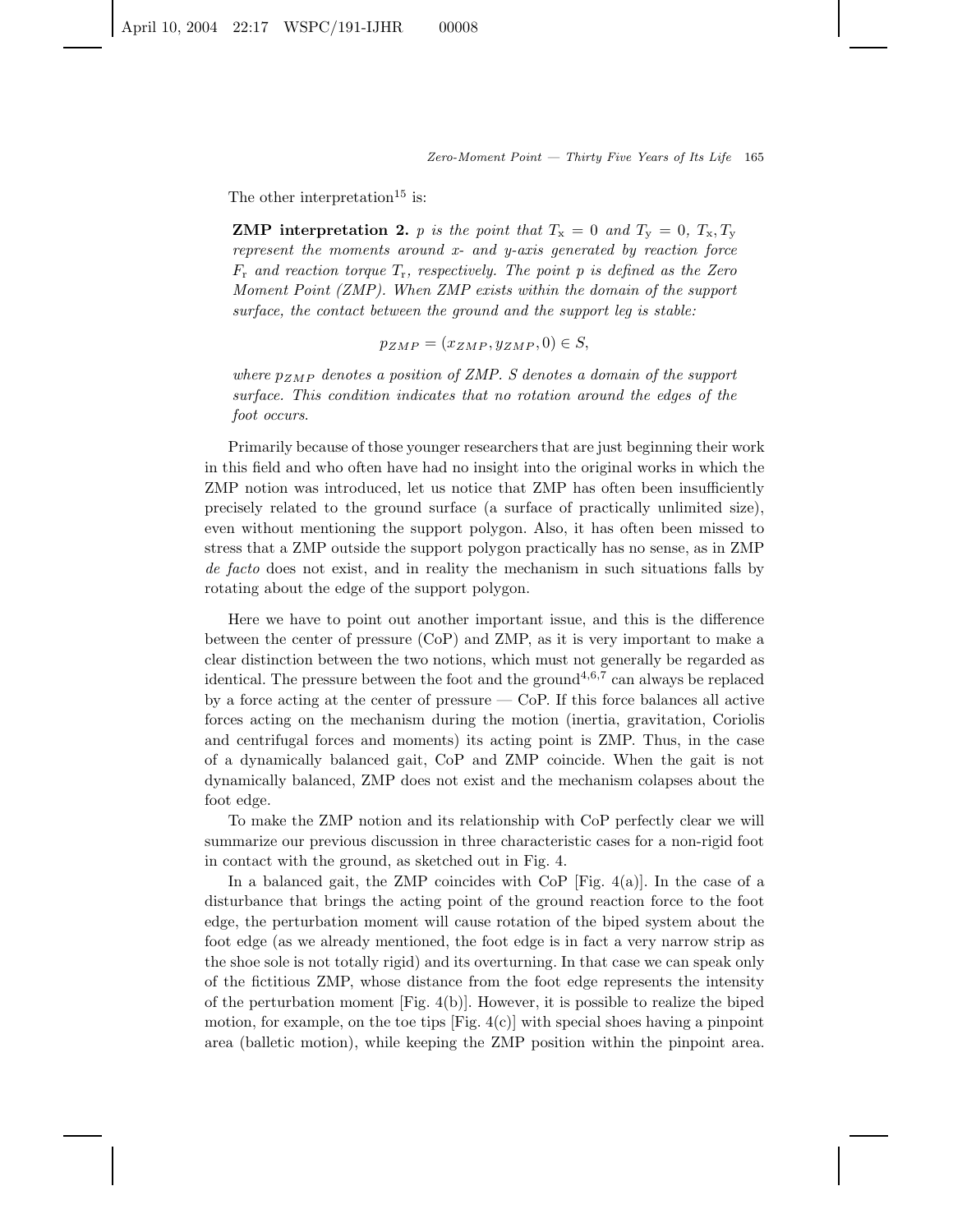

Fig. 4. Possible relations between ZMP and CoP for a non-rigid foot: (a) dynamically balanced gait, (b) unbalanced gait where ZMP does not exist and the ground reaction force acting point is CoP while the point where  $M_x = 0$  and  $M_y = 0$  is outside the support polygon (FZMP). The system as a whole rotates about the foot edge and overturns, and (c) tiptoe dynamic balance ("balletic motion").

Although the ZMP now coincides with CoP, it is not a regular gait, and the person should be specially trained to perform it.

Here, it is necessary to be reminded that the task of deriving a model of nominal dynamics of a humanoid robot is concerned with satisfying a certain number of dynamic connections. This is in fact the so-called mixed type of task, when the link's motion and the driving torques are both partly known and their complements are sought. In the case of investigating the dynamics of biped structure, the motion of the links performing a given type of gait is known, while the known moments are equal to zero. The latter follows from the equilibrium conditions holding for a selected point within the support polygon and for the joints of passive links. Therefore, there are two types of zero-moment points. Both of them serve to form the model of nominal dynamics of the humanoid robot, but those within the support polygon are practically unavoidable in gait synthesis as well as for the overall control of dynamically balanced gait.

To relate the ZMP notion only to CoP is not correct as the ZMP can exist at some other points in the system, e.g. at the shoulder jonts if we consider arms as freely-swinging pendulums with no actuators at the joints.

In summary, the ZMP always coincides with the CoP (dynamically balanced gait), but the CoP is not always ZMP (dynamically unbalanced gait). However, the FZMP never coincides with the CoP because CoP cannot, naturally, exist outside the support polygon.

### **3. Some Further Notes**

## **3.1.** *ZMP and FZMP*

It is of crucial importance to explain the significance and role of the real ZMP and its fictitious position outside the support polygon — FZMP.

In humanoid gait realization, the task of primary importance is undoubtedly to constantly maintain dynamic equilibrium, i.e. to perform dynamic stabilization. Hence the basic task of the control system is to keep the ZMP within the support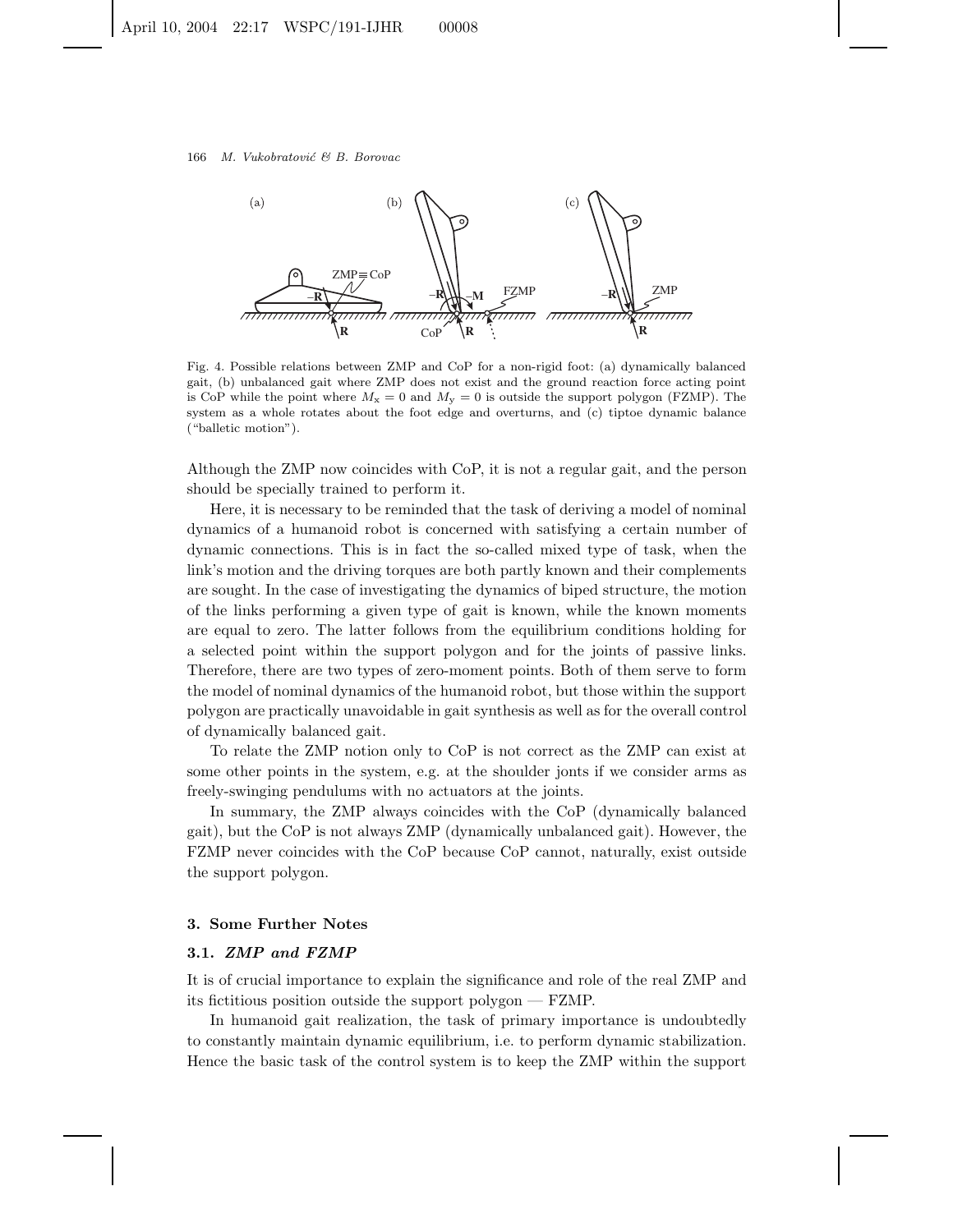polygon, to prevent it from coming too close to the support polygon edge, and thus avoid the loss of equilibrium of the overall system in the case of a sudden disturbance. However, the question remains what to do if such a situation still arose and whether potential information about the FZMP could be of any help.

In the gait performed by a walking mechanism, at the moment of the occurrence of an external disturbance, the contact of the humanoid mechanism with the ground will be reduced to a narrow strip on the foot edge, and that very moment will cease the possibility of regular maintaining of the mechanism's dynamic balance. Namely, by losing regular contact of its foot with the ground, the humanoid loses the force feedback of the ground dynamic reaction, i.e. the possibility of stabilizing itself as a whole. Such a situation can arise both in the single-support and doublesupport phases of the gait. In that case an emergency-coping strategy can be applied, which primarily assumes the movements of the arms in an attempt to diminish the perturbation moment, combined with an increase in stride and moving the leg aside to enlarge the trace. This eventually can bring about the enlargement of the support polygon within which is to be located a new, "emergency" ZMP. If the critical situation (i.e. the robot's overturning) is thus overcome, further robot motion may be interrupted and restarted in the form of a regular gait, or, if possible, the motion will not be interrupted but, after several transitional steps, continued in the same manner as prior to the occurrence of the disturbance.

It should be emphasized that this outlined "emergency-copying" strategy is an extremely delicate task, requiring special sensors like gyroscopes and other hightech transducers, as well as very powerful control units capable of updating actuator data in microseconds. Instead of using special highly sophisticated sensors and fast microprocessor control units to stabilize the humanoid robot in real time in the case of emergency, the problem of dynamic intervention can be solved in another, less sophisticated way. The procedure would consist of arm motion by which some additional contacts would be made (the mechanism may lean using its hands against some object in its surroundings), resolving thus the problem of the momentary loss of dynamic balance of the previous anthropomorphic configuration. Preventing the robots's overturning can also be achieved by temporary reconfiguration into a quadruped using the upper extremities, followed by re-establishing the motion in the form of regular dynamically balanced biped gait. Namely, by ensuring additional support points static equilibrium may be re-established and the dynamically balanced gait continued. This procedure of re-establishing dynamic equilibrium might be considered as a kind of total compliance procedure.

#### **3.2.** *Some prospective tasks*

The expectations to be met by humanoid robots are constantly growing both in number and specificity. Already today we can envisage the ambitious use of service robotics in the widest sense, from helping (or replacing) humans in hazardous situations and hostile environments to entertainment and "socialization" of man-robot communication.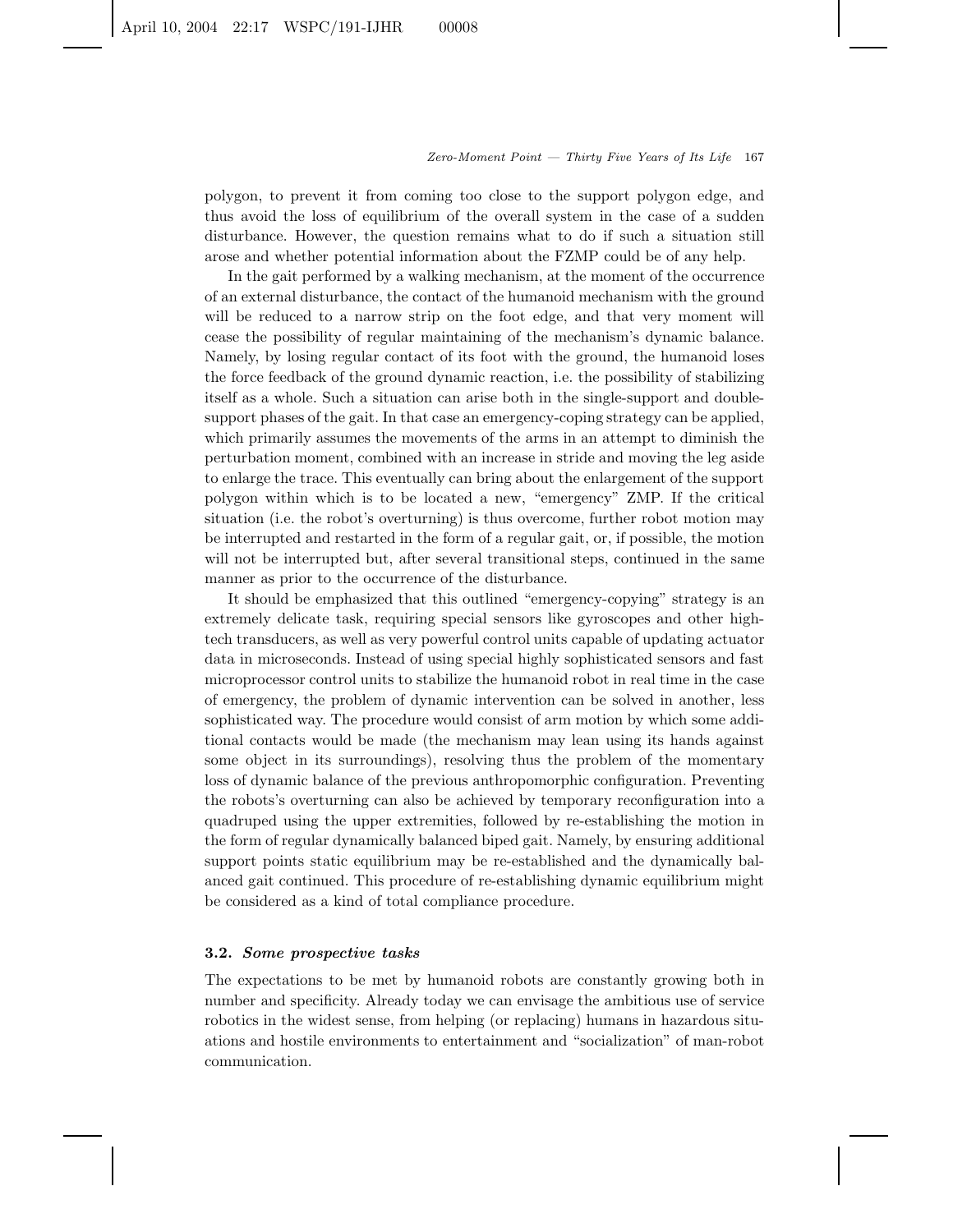#### 168 *M. Vukobratovi´c & B. Borovac*

Hence it is necessary to make certain improvements and refinements to humanoid robots, both in the domain of complexity of their mechanisms (DOFs) and ensuring new performance, which on the other hand would demand the inclusion of some new, previously neglected phenomena in the modeling and control of humanoid robots. Let us mention only those phenomena (limited to the dynamics-control domain only) whose presence could yield new, significantly improved, performance and capabilities of humanoid robots:

- Elasto-dynamics and increased complexity of the robot foot for more realistic description of the contact task Robot-Dynamic Environment, to enable appropriate dynamic control with respect to position and contact force of the dynamic reaction.
- Softness of the two-link semi-rigid foot instead of the conventionally treated rigid foot, as this plays an important role in the appearance of unpowered DOFs between the foot and the ground. Namely, instead of the unnatural edge about which the mechanism would rotate in the case of a large disturbance, it is more realistic to consider the contact in the form of some narrower area of the artificial foot appearing as a result of the mentioned foot elasticity. This phenomenon is important because of the ZMP position, which, in contrast to the conservative case of sudden rotation about the foot edge (theoretical line), is found on a border strip of the foot, giving thus a higher chance of using a more effective control strategy in the critical regimes of the synthesized gait.
- Elasticity of humanoid robot joints, especially of the ankle joints, where appropriate active absorbers could be built in, whose damping would change depending on the impact of the robot's foot against the ground. This phenomenon has been initially considered in some papers from the domain of humanoid robotics. In addition to the variable damping coefficient, care should also be paid to the realization of variable active stiffness, which represents a somewhat more complex case for implementation in humanoid robots.
- Synthesis of dynamic position-force control of artificial gait in the case of elastic actively damped joints and the elastodynamic character of the foot.
- Resolving the problem of quasi-continuous transition of the ZMP from the singlesupport to the double-support gait phase. It should also be borne in mind the quasi-continuity of the ZMP trajectories that are approximately realized at their discrete locations. When analyzing the influence of the character of ZMP trajectories in respect of the degree of anthropomorphism of humanoid robots, the latter characteristic should also be considered in relation to the increase in the number of DOFs.
- Smooth transition from one walking pattern to another (e.g. transition from walking on a flat surface to walking upstairs and downstairs, avoiding obstacles, walk acceleration/deceleration, etc.). A special challenge represents the "independent" use of hands for another task during the walk (e.g. taking objects from the table in passing without stopping and their manipulation, carrying heavy objects, etc.).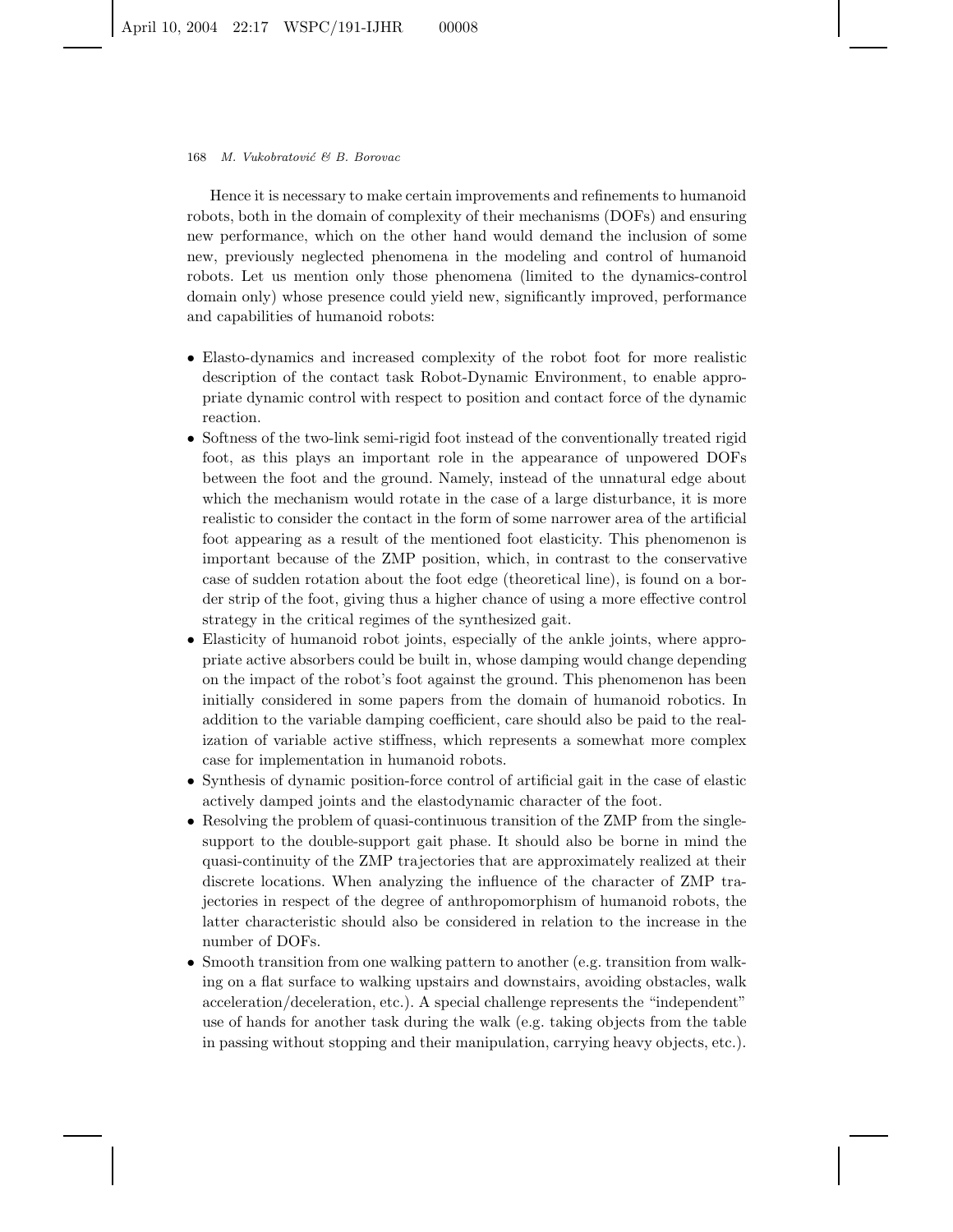At this point we will also briefly formulate another major topic that seems inevitable or prospective. As some of these problems have already been recognized and elaborated, we will mention only those tasks that have not been resolved yet.

• The term "ground" usually means something immobile (perhaps deformable, but immobile). However, a general approach requires the option of walking on a mobile support. Moreover, such support should not be considered as a pure nonstationary constraint but rather as a dynamic system that interacts with the walker. Thus, a mobile platform that has its own dynamics has to be introduced. The platform should have up to six DOFs. It is clear that the platform can be modeled in different ways. A constructive approach may refer to the use of special Stewart platform structures,  $^{16}$  as shown in Fig. 5(a).

In describing the effects that should be taken into account when working on human or humanoid dynamics we come to the configuration of the system in the dynamics simulator GHDS (General Human/Humanoid Dynamics Simulator).<sup>17</sup>

It is important to make a distinction between the GHDS and test bed that involves the real devices: robot, cameras, etc. [sketched in Fig. 5(b)]. The fusion of these two systems may be considered as an ultimate goal.

The above topics concerning humanoid robots, being still in a modest initial stage or not yet formulated, are of crucial importance to achieve those capabilities of humanoid robots that could realistically meet high requirements of their envisaged applications.

## **4. Conclusion**

The concept of ZMP has and will have an essential role in both theoretical considerations and the practical development of humanoid robots and biped locomotion. After several decades of its application it can be noticed that in referring to it, probably because the notion has become truly accepted and commonly known, the ZMP has sometimes been defined in an insufficiently precise and over-simplified way. Having in mind that the original works in which the ZMP concept was introduced are not easily accessible to all researchers, especially to younger ones, we thought it useful to refresh this notion and remind readers of its original meaning and thus avoid its superficial understanding and possible confusion. Besides this, it is evident that the development of humanoid robotics is going in the direction of incorporating robots into "intimate" human environments, coexistence and co-operation with humans (even as a partner on the same task), so that it is rightly expected that the performance of robots will become closer to, and in some segments even better than, those of humans. Also, we have to mention the important area of service robotics and the role of robots in hostile environments. Hence, in its last sections this paper touches upon some important but still unresolved locomotion-manipulation issues.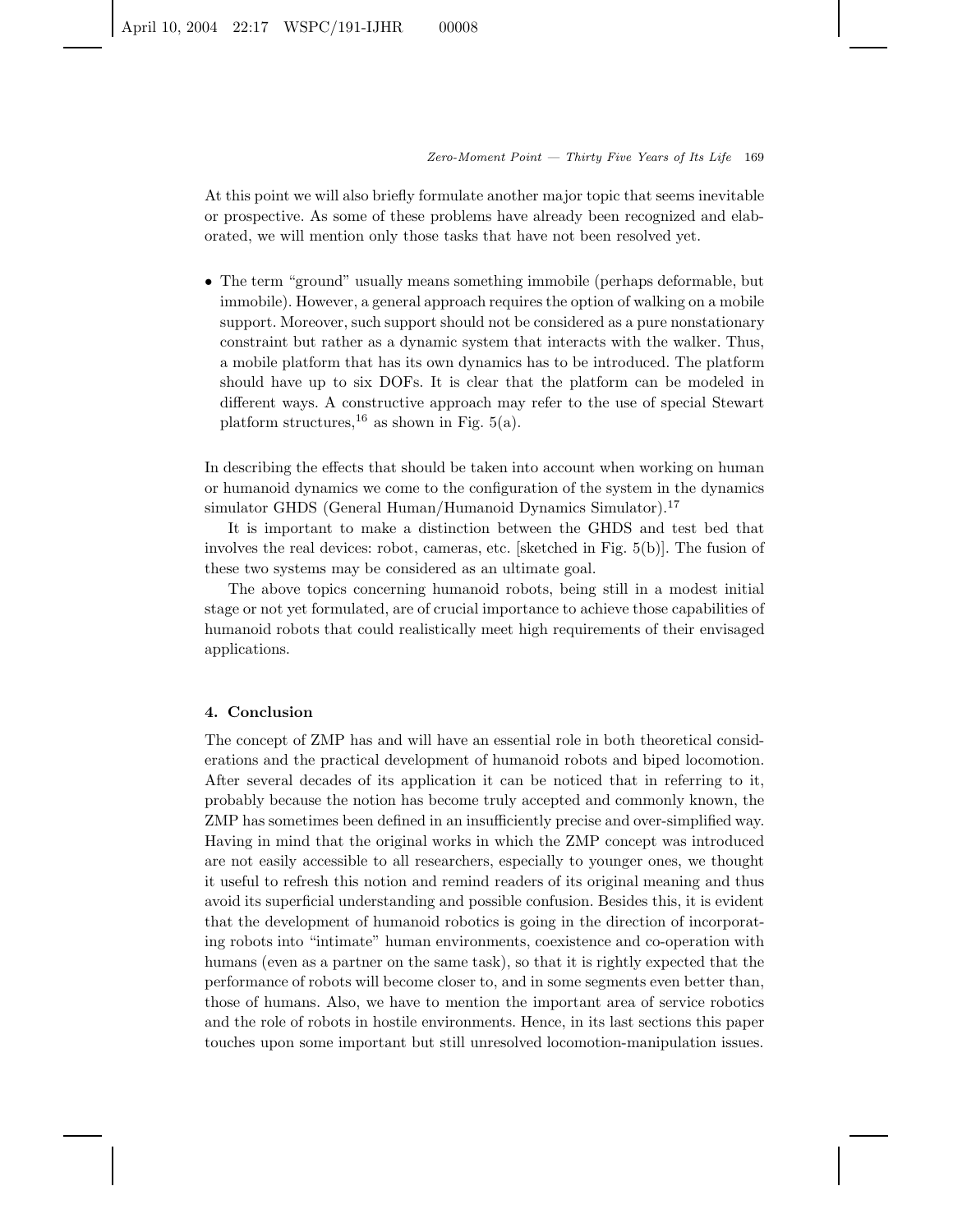

Fig. 5. Model of the general task for ensuring biped's dynamic equilibrium.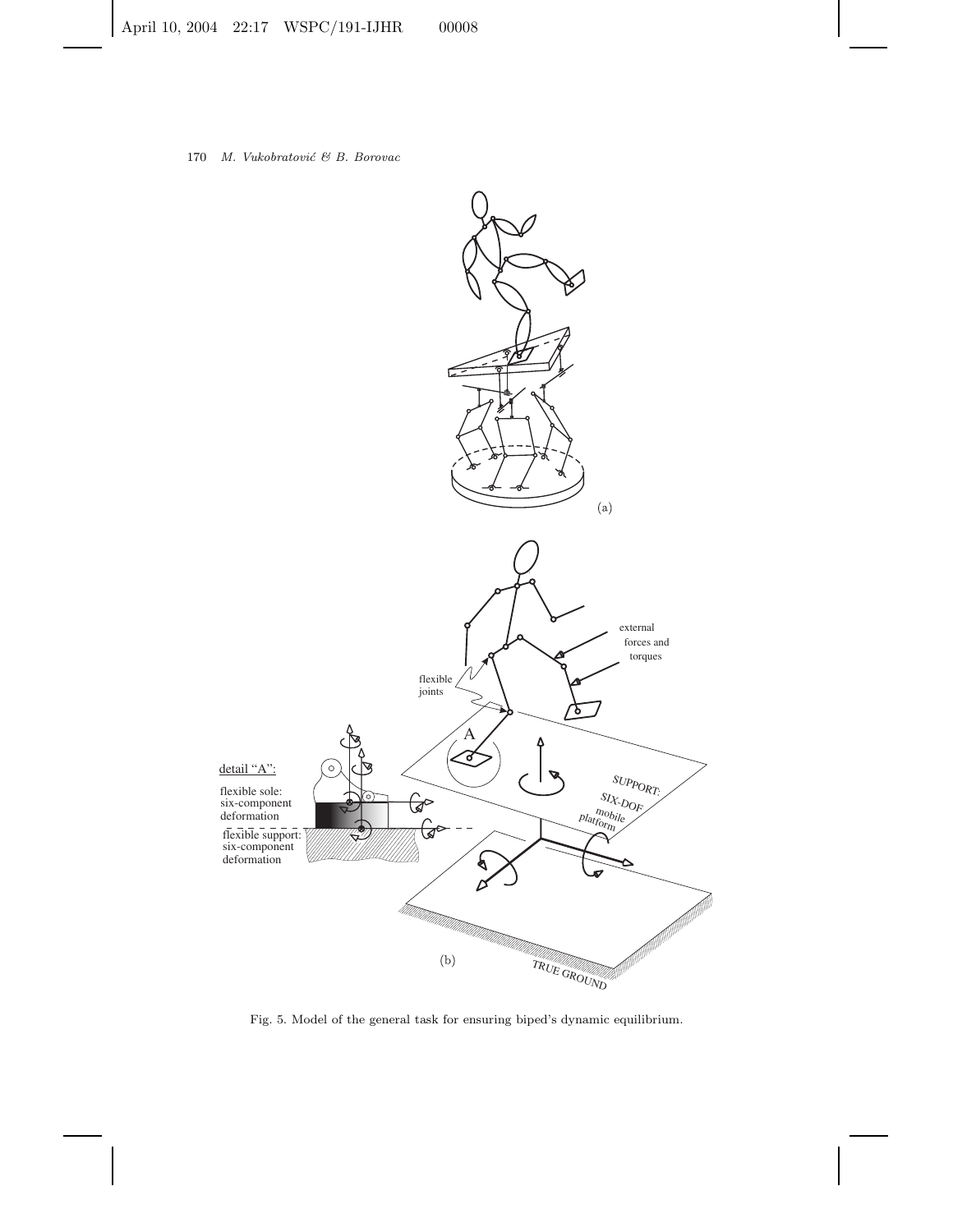### **References**

- 1. M. Vukobratović and D. Juričić, Contribution to the synthesis of biped gait, in *Proc. IFAC Symp. Technical and Biological Problem on Control*, Erevan, USSR, 1968.
- 2. M. Vukobratović and D. Juričić, Contribution to the synthesis of biped gait, in *IEEE Trans. Bio-Medical Eng.* **16**(1) (1969).
- 3. D. Juričić and M. Vukobratović, *Mathematical Modeling of Biped Walking Systems* (ASME Publ., 1972) 72-WA/BHF-13.
- 4. M. Vukobratović and Yu. Stepanenko, On the stability of anthropomorphic systems, *Mathematical Biosciences* **15**, 1–37 (1972).
- 5. M. Vukobratović and Yu. Stepanenko, Mathematical models of general anthropomorphic systems, *Mathematical Biosciences* **17**, 191–242 (1973).
- 6. M. Vukobratovi´c, How to control the artificial anthropomorphic systems, in *IEEE Trans. System, Man and Cybernetics* **SMC-3**, 497–507 (1973).
- 7. M. Vukobratovi´c, B. Borovac, D. Surla and D. Stoki´c, *Biped Locomotion Dynamics, Stability, Control and Application* (Springer-Verlag, Berlin, 1990).
- 8. I. Yamaguchi, A. Takanishi and I. Kato, Development of a biped walking robot compensation for three — Axis moment by trunk motion, in *Proc. IEEE/RSJ Int. Conf. Intelligent Robot and Systems*, Yokohama, Japan, 1993.
- 9. J. Yamaguchi, E. Soga, S. Inoue and A. Takanishi, Development of bipedal humanoid robot-control method of whole body cooperative dynamic biped walking, in *Proc. IEEE ICRA*, 1999, pp. 368–374.
- 10. A. Goswami, Foot-rotation indicator (FRI) point: A new gait planning tool to evaluate postural stability of biped robots, in *Proc. IEEE ICRA*, Detroit, 1999, pp. 47–52.
- 11. K. Inoue, H. Yoshida, T. Arai and Y. Mae, Mobile manipulation of humanoids Real time control based on manipulability and stability, in *Proc. IEEE ICRA*, San Francisco, CA, 2000, pp. 2217–2222.
- 12. M. Yagi and Lumelsky, Biped robot locomotion in scenes with unknown obstacles, in *Proc. IEEE ICRA*, Detroit, Michigan, 1999, pp. 375–380.
- 13. A. Dasgupta and Y. Nakamura, Making feasible walking motion of humanoid robots from human motion capture data, in *Proc. IEEE ICRA*, Detroit, 1999, pp. 1044–1049.
- 14. K. Hirai, M. Hirose, Y. Haikawa and T. Takenaka, The development of Honda humanoid robot, in *Proc. IEEE Int. Conf. Robotics and Automation*, Leuven, Belgium, 1998, pp. 1321–1326.
- 15. T. Arakawa and T. Fukuda, Natural motion of biped locomotion robot using hierarchical trajectory generation method consisting of GA, EP, layers, in *Proc. IEEE ICRA*, Albuquerque, New-Mexico, 1997, pp. 211–216.
- 16. M. Sorli, C. Ferraresi, M. Kolarski, B. Borovac and M. Vukobratović, Mechanics of turin parallel robot, *Mech. Mach Theory* **32**(1), 51–77 (1997).
- 17. Y. Nakamura, H. Hirukawa, K. Yamane, S. Kajita, K. Yokoi, K. Tanie, M. Fujie, A. Takanishi, K. Fujiwara, T. Suehiro, N. Kita, Y. Kita, S. Hirai, F. Nagashima, Y. Murase, M. Inoba and H. Inoue, V-HRP: Virtual humanoid robot platform, in *Proc. Int. Conf. 'Humanoids 2000'*, Tokyo, Japan, 2000.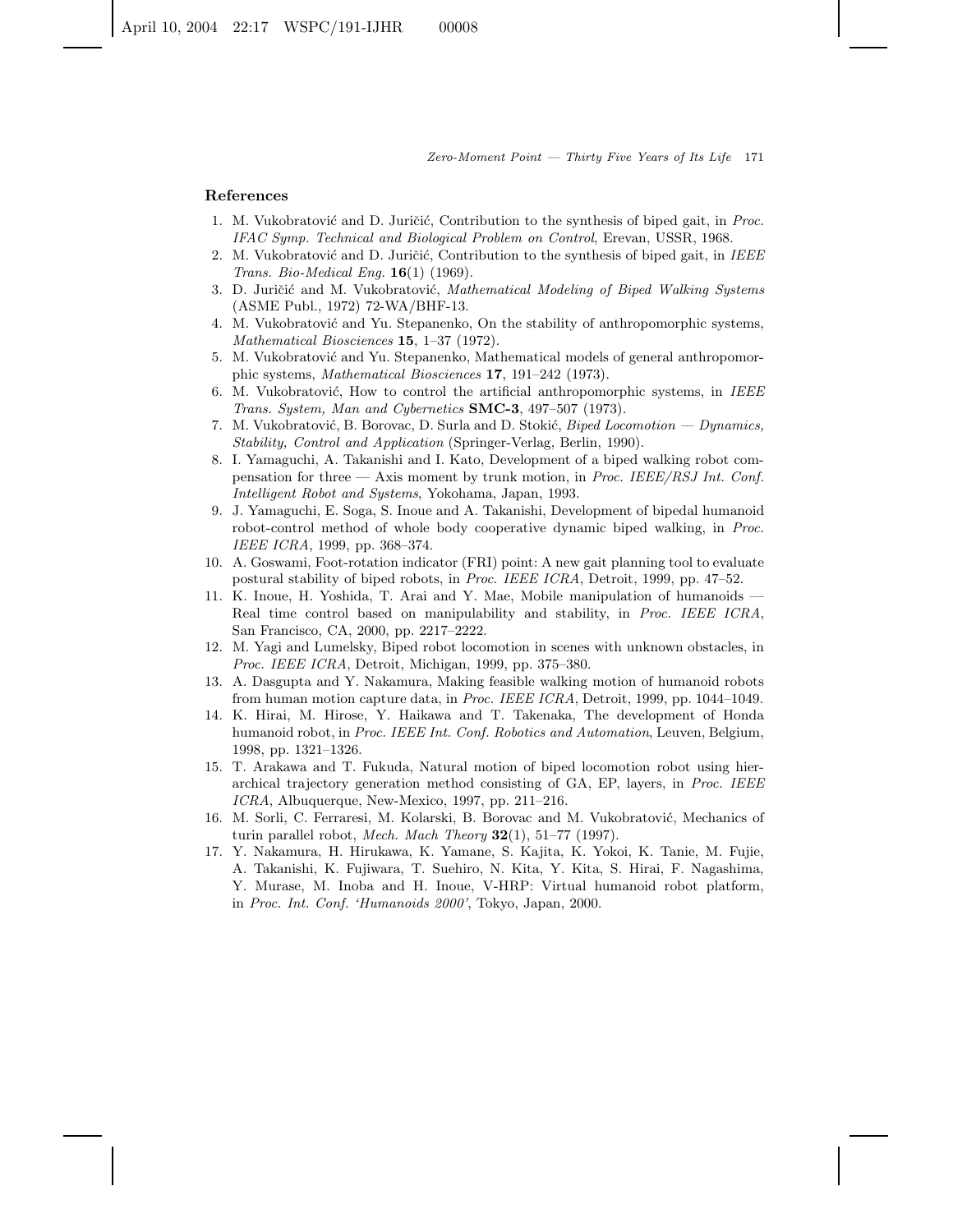

Miomir Vukobratović was born in Botos, Serbia, 1931. He received his B.Sc. and Ph.D. degrees in Mechanical Engineering from the University of Belgrade in 1957 and 1964, respectively, and his D.Sc. degree from the Institute Mashinovedeniya, Soviet (now Russian) Academy of Science, Moscow, 1972. From 1968 he was head of the Biodynamics Department, then director of the Laboratory for Robotics and Flexible Automation and Director of the Robotics Center respectively at Mihailo Pupin Institute, Belgrade.

He has served as a visiting professor teaching graduate courses in robotics at several universities in the former Yugoslavia and abroad. He is the author/co-author of more than 200 scientific papers in the field of robotics and system theory, has published in leading international journals, and is also the author/co-author of about 360 papers in proceedings of international conferences and congresses. He has also authored/co-authored 13 research monographs published in English, Japanese, Russian, Chinese and Serbian, two advanced textbooks in robotics in English, and ten chapters in international monographs and handbooks. Among others, he is a holder of "Joseph Engelberger" award in robotics for his pioneering globally recognized results in applied research and education in robotics, awarded by the Robotic Industries Association in the USA in 1996.

Prof. Vukobratović is a full member of the Serbian Academy for Sciences and Arts, a foreign member of the Russian (formerly Soviet) Academy of Sciences, a full member of the International Academy of Nonlinear Sciences, and several other foreign academies, president of Yugoslav Academy of Engineering, a foreign full member of the International Engineering Academy, Moscow, a foreign member of the Chinese Academy of Engineering, an honorary member of the Hungarian Academy of Engineering, and other national academies. He is doctor honoris causa of Moscow State University named after M. V. Lomonosov and several other universities in Europe. Based on the Citation Index, he has been cited about 1,350 times.

Prof. Vukobratović has presented thirty opening and plenary lectures at world conferences, symposia and congresses, and has lectured by invitation at more than 150 scientific seminars in the USA, Japan, Russia, China and Europe.

His major interest is in the development of efficient computer aided modeling of robotic systems dynamics, in particular dynamic non-adaptive and adaptive control of non-contact and contact tasks in manipulation robotics, as well as dynamics modeling, stability and control in legged locomotion, especially humanoid robots.